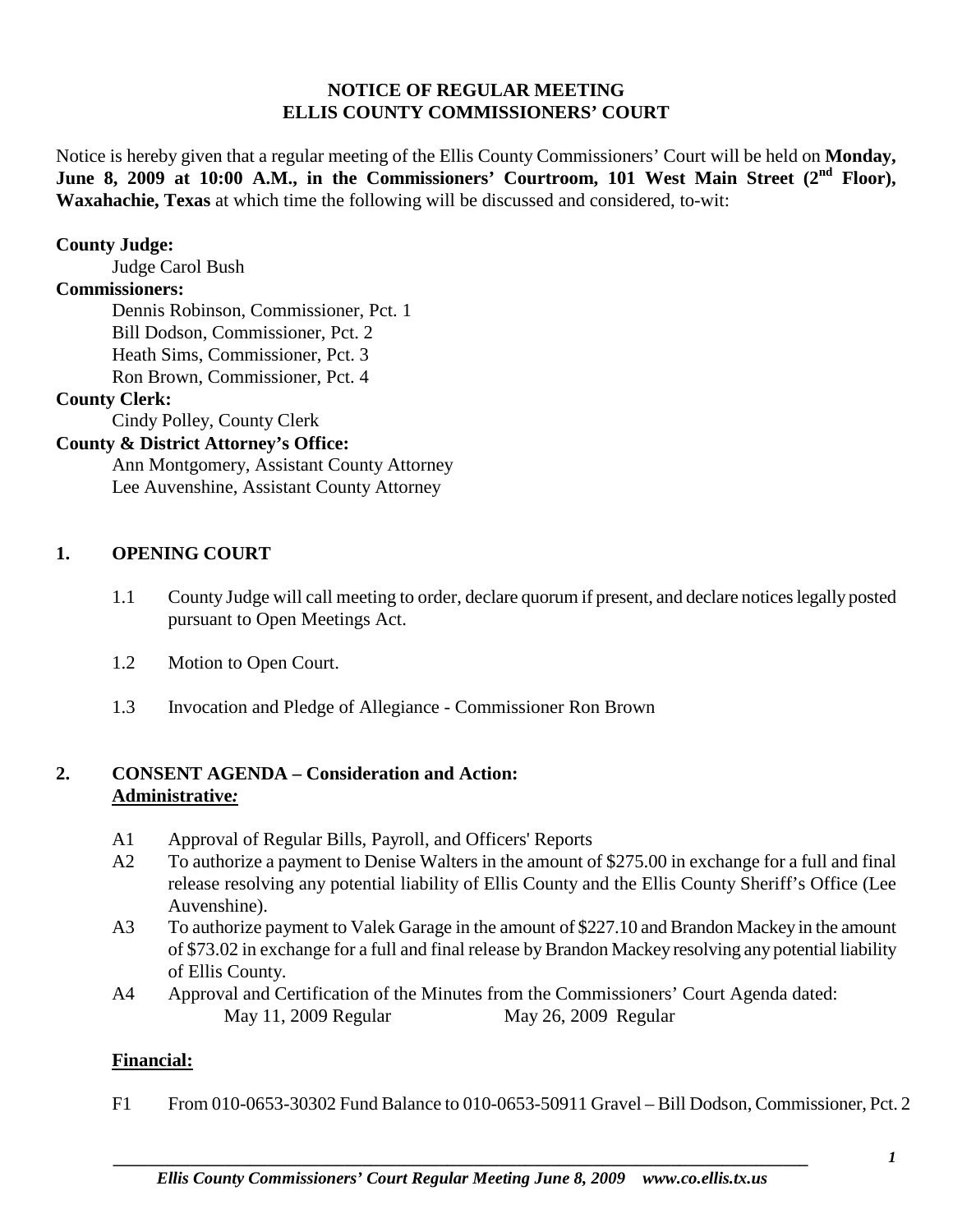- F2 From 001-0520-50874 Docket Books & Printing, 001-0520-50601 Travel Reimbursement to 001- 0520-50802 Equipment, 001-0520-50803 Furniture/Fixtures, 001-0520-50801 Supplies – Jackie Miller, Jr., JP #2
- F3 From 3-001-0000-0302 Fund Balance to 001-0420-50845 Detention, 001-0420-50875 Psychologicals, 001-0420-50601 Travel – Carol Bush, County Judge
- F4 From 001-0614-50812 Radio to 001-0614-50819 Computer Mike Jones, Constable, Pct. 4
- F5 From 001-0000-30302 Fund Balance to 001-0060-50819 Computer Carol Bush, County Judge
- F6 From 004-0652-40008 Interlocal Revenue to 004-0652-50807 Gen Exp Bill Dodson, Commissioner, Pct. 2
- F7 From 001-0000-30302 Fund Balance to 001-0420-50875 Juven/Psychologicals Carol Bush, County Judge
- F8 From 001-0035-50801 Supplies to 001-0035-50703 Telephone, 001-0035-50805 Conference, 001- 0035-50819 Computer – Teral Crawford, Information Services

## **3. ADMINISTRATIVE**

- 3.1 Consideration and action to approve proclamations recognizing the Italy Gladiators Baseball Team, Softball Team, Track Team and Powerlifting Team.
	- Heath Sims, Commissioner, Pct. 3
- 3.2 Consideration and action to approve conducting a comprehensive in-house assessment of all Ellis County roads. The assessment will include but not be limited to roadway structure and properties, cross-sectional geometry, right-of-way, drainage, drainage structures, vehicle counts and signage. The assessment will incorporate GIS, GPS, traffic monitoring, photography, surveying and materials identification.
	- Joe White, County Engineer
- 3.3 Consideration and action to approve the purchase of a soil testing apparatus for the road survey at a cost not to exceed \$20,000.
	- Bill Dodson, Commissioner, Pct. 2
- 3.4 Consideration and action to approve a Work Order under Interlocal Agreement between the County of Ellis and the City of Alma for chip sealing of Toth Road—approximately 5 miles-- at an approximate cost of \$8,729.61, including labor, equipment and materials. - Bill Dodson, Commissioner, Pct. 2
- 3.5 Consideration and action to grant permission to Joe White, Ellis County Engineer, to begin a search for an assistant engineer to work under the direction of Mr. White.
	- Heath Sims, Commissioner, Pct. 3
- 3.6 Consideration and action to accept the offer of a vehicle from Precinct 3 to be used for the proposed county road survey project to be headed by Joe White and the engineer department over a twelve month period to begin in the near future
	- Heath Sims, Commissioner, Pct. 3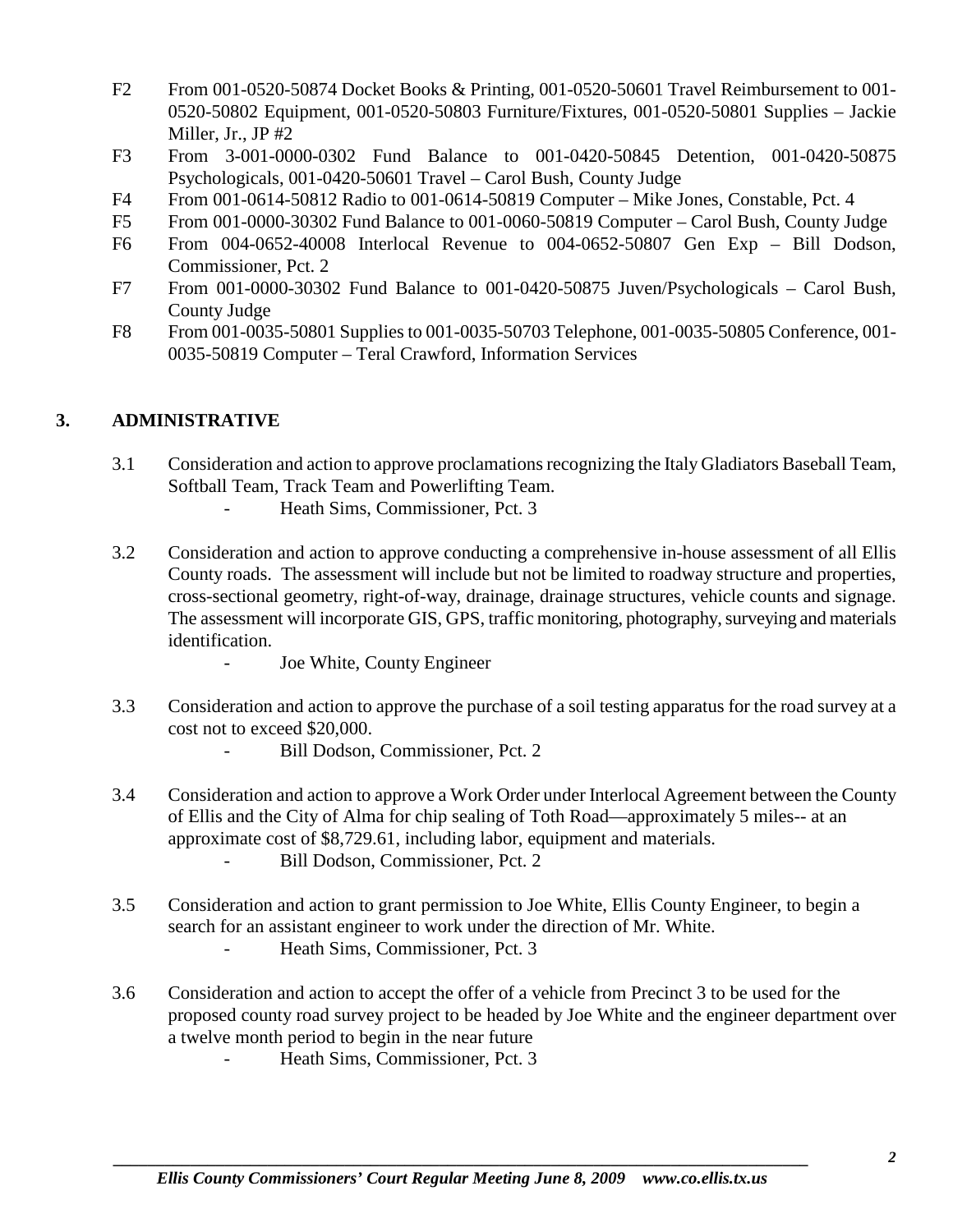- 3.7 Consideration and action to give Judge Bush the authority to sign an agreement between Ellis County and Wilbro Construction concerning the use of county roads by Wilbro Construction during the laying of a 28 mile gas line across Precinct 3 and Precinct 2. This agreement deals with possible destruction to roadways and the repair of such roadways.
	- Heath Sims, Commissioner, Pct. 3

# **4. RECESS REGULAR SESSION TO CONVENE TO PUBLIC HEARING**

## **5. PUBLIC HEARING**

Public Hearing of Road Name Changes in Ellis County pursuant to Texas Transportation Code, Section §251.013 to discuss the following road name clarification:

5.1 Current road name(s) were spelled different ways: Jack Easom Rd, Jack Eason Rd, Jack Easham Rd and Jack Eastham Rd. The proposed new and correctly spelled road name to be officially **Jack Eastham Road**, in Precinct. 2, as it should have been spelled when it was named after Mr. Eastham, an Ellis County pioneer.

# **6. ADJOURNMENT OF PUBLIC HEARING**

# **7. RECONVEVE TO REGULAR SESSION**

## **8. DEPARTMENT OF COUNTY DEVELOPMENT Consideration and action regarding the following presented by Delton Ake, Director Department of Development:**

- 8.1 To approve changing the name of Jack Easom Road/ Jack Eason Rd /Jack Easham Rd to be officially spelled and corrected to: **Jack Eastham Road**.
- 8.2 To approve a Memorandum of Understanding between Ellis County and the North Central Texas Council of Governments for the Tire Remediation/Recycling Pilot Project to collect illegally dumped passenger vehicle tires and transport them to a processing location for use in TxDOT construction activities.
- 8.3 To grant a variance from County of Ellis Rules Regulations and Specifications for Subdivisions and Manufactured Homes as it relates to road frontage to Edwin Lee Haskovec, Pct. 2

# **9. PURCHASING**

# **Consideration and action regarding the following presented by Richard Denniston, Purchasing Agent:**

9.1 To award the contract for Limestone Chip Seal for all precincts to Hanson Aggregates for the period 6/1/09-5/31/10. Three bids were received (2 were NO BIDS). Price has been reduced 14% from 2008 bid.